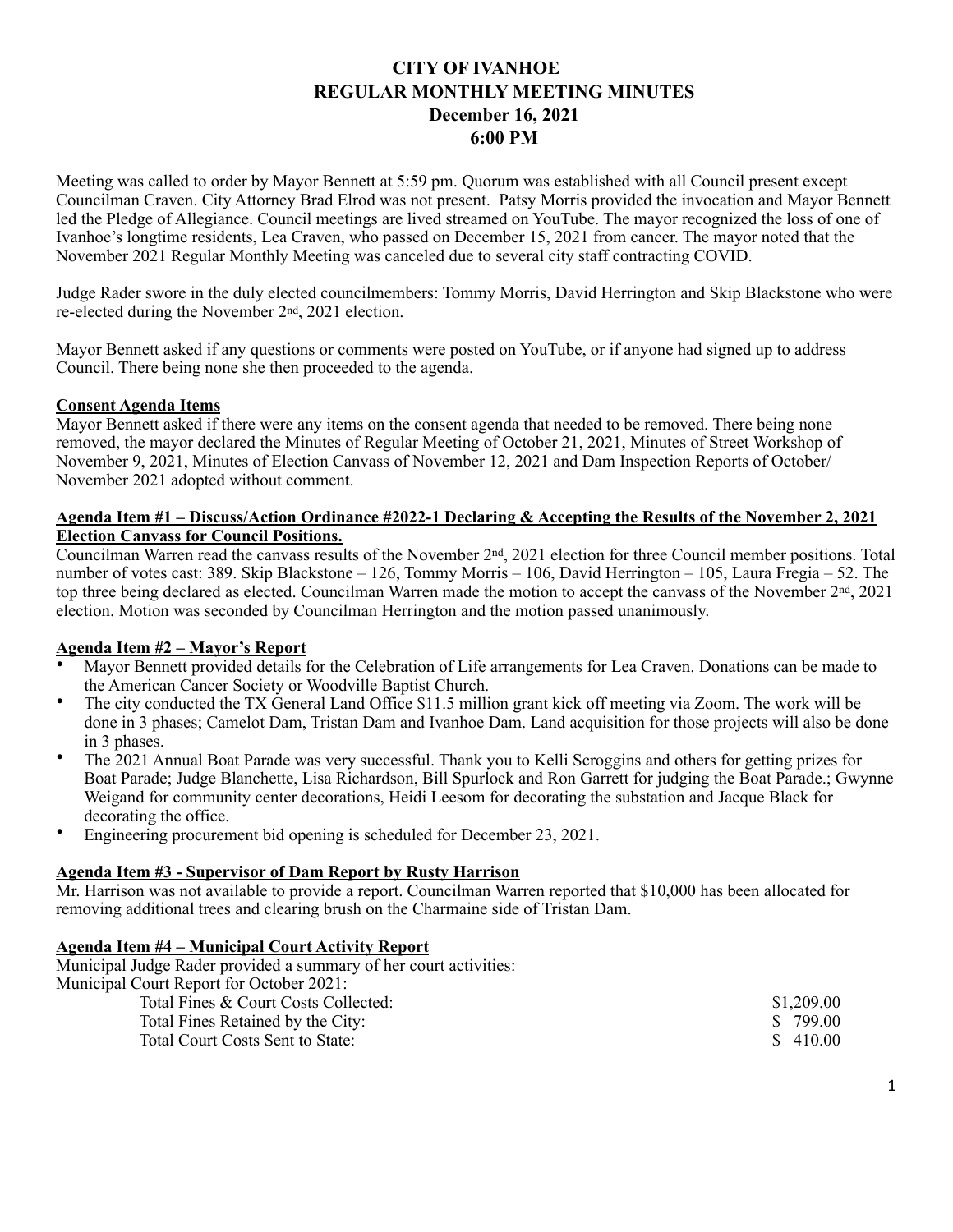| 2022 Fiscal YTD:                                                                | \$1,209.00 |
|---------------------------------------------------------------------------------|------------|
| 2021 Fiscal YTD:                                                                | \$562.00   |
| Magistrate Activity:                                                            |            |
| 3 Class C Misdemeanor Warnings                                                  |            |
| 1 Felony                                                                        |            |
| Municipal Court Report for November 2021:                                       |            |
| Total Fines & Court Costs Collected:                                            | \$1,949.00 |
| Total Fines Retained by the City:                                               | \$1,041.34 |
| Total Court Costs Sent to State:                                                | \$643.03   |
| <b>Total Collection Fees:</b>                                                   | \$264.63   |
| 2022 Fiscal YTD:                                                                | \$3,158.00 |
| 2021 Fiscal YTD:                                                                | \$1,162.00 |
| The report was information only, no action was taken by Council.                |            |
| <b>Agenda Item #5 – City Marshal Activity Report</b>                            |            |
| Deputy Marshal Steve Drumm provided the summary of the Marshal Dept activities: |            |
| Total Calls/Activity for October and November 2021                              |            |
| Total of Activity Calls to Marshal's Office                                     | 458        |
| Total Calls Received from Tyler County Sheriff's Office                         | 38         |
| Terry Riley, mostly Code Enforcement                                            | 140        |
| Mike King, Service Calls                                                        | 259        |
| Steve Drumm, Service Calls                                                      | 30         |
| Steven Hoke, DA Office on Cases                                                 | 8          |

The report was information only, no action was taken by Council.

# **Agenda Item #6 – Public Works Report by David Marshall**

The Public Works crew is trying to catch up on culvert installations and work orders. Mr. Marshall explained he is working on making changes with internal operations for better efficiency. Councilman Morris inquired about the culvert installations on the upcoming street construction for Galahad Dam, Sherwood Forest and Sherwood Forest West. David Marshall stated that Public Works is ready. The detours at those locations will be for a few days, not two months as happened on Ivanhoe Dr. during the TX Water Development Board project. Anticipated start date is in January, but surface temperature must be at least 60 degrees and air temperature must be at least 40 degrees or above. Only one side of the street is expected to be closed at a time at each location. The report was information only, no action was taken by Council.

# **Agenda Item #7 – Code Enforcement Activity Report**

No report available at this time. New Code Enforcement official Jacque Black explained the city has had numerous responses after postcards were sent to residents to correct violations. She is currently following up on old Code Enforcement cases. One issue being dealt with is travel trailers in violation of the ordinance being moved from one part of Ivanhoe to another.

The report was information only, no action was taken by Council.

# **Agenda Item #8 – Discuss/Action Planning & Zoning Commission Recommendations**

Planning & Zoning Commission Secretary Valerie Weber explained the Planning & Zoning Commission has reviewed the possibility of changing district boundaries along Friar Tuck North. Only two properties would be affected, so P&Z decided not to proceed with making arecommendation.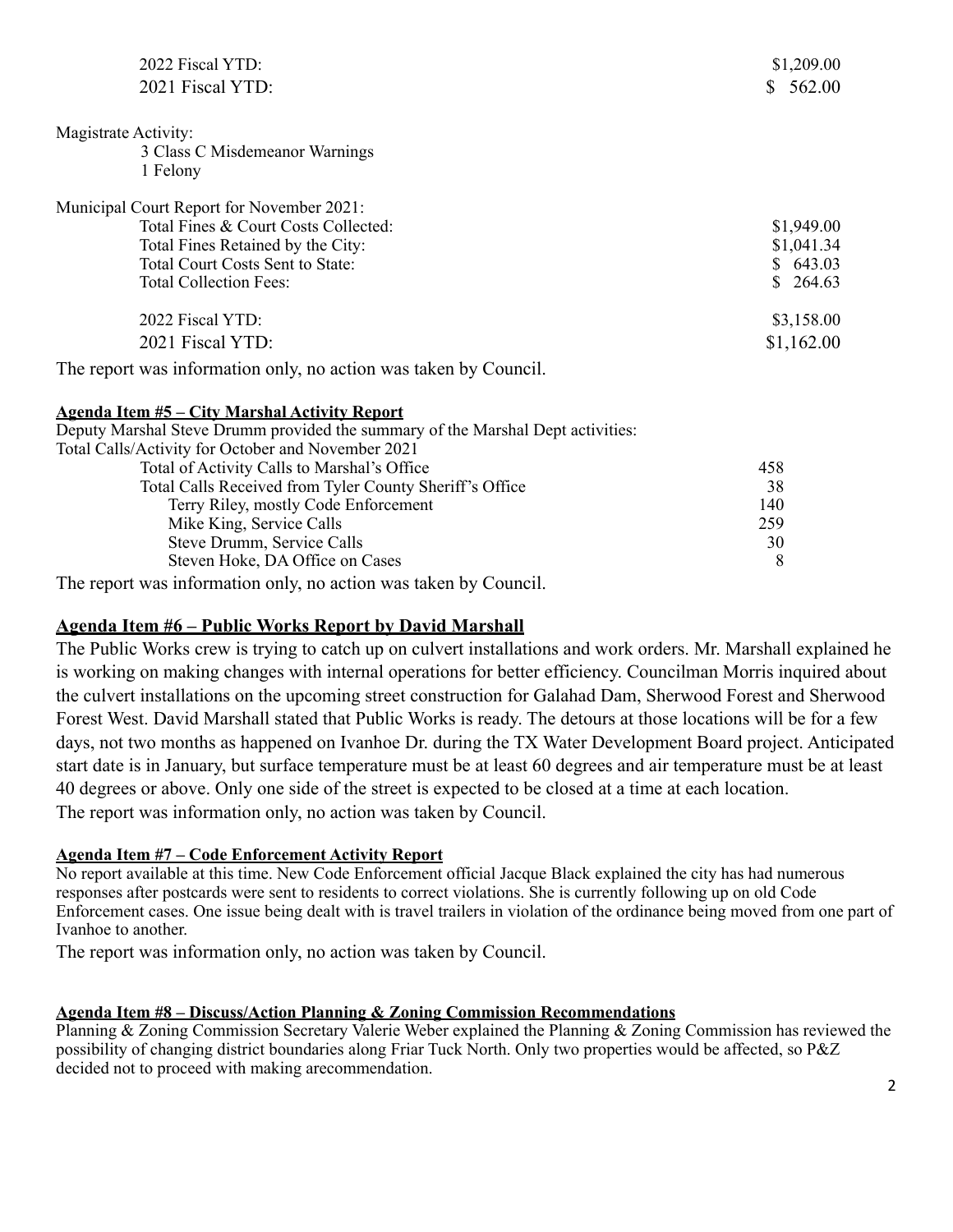## **Agenda Item #9 – Discuss/Action on Bids Received for Roof Over Equipment Shed at Emily Facility**

Two bids were received. Councilman Herrington recused himself due to being involved with one of the companies bidding. Councilman Blackstone stated he believes the city should receive additional bids. Public Works Coordinator David Marshall explained he has been trying to get additional bids, but to no avail. He commented that getting a roof installed has been postponed over a year which has resulted in over \$200,000 worth of equipment being exposed to the elements. He noted that both bids are close in comparison; \$19,500 from Tyler County Construction and \$21,711 from S  $\&$  S Fencing  $\&$  Construction. The quotes were only good for 15 days from issuance and have already expired. Councilman Warren made the motion to postpone action on the agenda item. Councilman Blackstone seconded the motion and it passed unanimously. Councilman Blackstone noted that he will get with David Marshall regarding the metal roofing panels.

#### **Agenda Item #10 – Discuss/Action on Resolution #2022-3R Approving TX General Land Office Contract Documents & Authorizing Mayor as Signatory on GLO Grant Documents**

Councilman Blackstone made the motion to approve Resolution #2022-3R, the TX GLO contract documents and authorize the mayor as signatory. Councilman Herrington seconded the motion and it passed unanimously.

#### **Agenda Item #11 – Discuss/Action on Resolution #2022-4R Authorizing Submission of Texas Community Resiliency Program Grant Application to TX Department of Housing & Community Affairs** (Following Public Hearing held earlier this date.)

Councilman Blackstone made the motion to approve Resolution #2022-4R, authorizing the submission of Texas Community Resiliency Program grant application. Councilman Herrington seconded the motion. In discussion Councilman Warren stated that future operating costs need to be determined. The Motion then passed unanimously.

#### **Agenda Item #12 – Discuss/Action on Resolution #2022-5R Designating Cathy Bennett as Representative from the City of Ivanhoe on the Tyler County Appraisal Board for the 2022-2023 Term**

Councilman Herrington made the motion to approve Resolution #2022-5R designating Cathy Bennett as the City of Ivanhoe representative for the 2022-2023 two year term on the Tyler County Appraisal Board. Councilman Morris seconded the motion. Councilman Warren asked for a description of the role of TCAB representative. Mayor Bennett provided a review of the duties including administrative oversight of staff, budget, audit and policy per state law. Appraisal Board representatives are nominated by their respective jurisdiction to serve on the board. The representative is totally separate from the Appraisal Review Board which hears and decides appraisal challenges. Following the clarification the motion passed unanimously.

## **Agenda Item #13 – Discuss/Action Adoption of Resolution #2022-6R Body Worn Grant Application & Office of the Governor Implementation Requirements**

Councilman Warren made the motion to adopt Resolution #2022-6R authorizing submission of the Body Worn Camera grant application to the Office of the Governor and agreeing to implementation requirements. The motion was seconded by Councilman Morris and passed unanimously.

# **Agenda Item #14 – Discuss/Action on September 2021 Financial Report**

City Treasurer C. D. Woodrome noted that there are three months' worth of financial statements for Council to act on: September, October, and November. Action on the September financials was postponed for review at the end of the fiscal year. There was no Council meeting in November due to office staff (including the Treasurer) being in covid quarantine. Mr. Woodrome explained that he has less of a hands on role with preparing the monthly reports after the move to QuickBooks Online. Andrew Business Solution is doing a majority of the report preparation and accounting, with the financial statements reviewed by the Treasurer and then forwarded to Council for review and approval. One issue that came up during the October financial review was a \$500 discrepancy between the income and expense for the FY-2022 budget. The accountant had input budget figures from the proposed budget and not the final adopted budget. The discrepancy was for Marshal Dept. training expense and the discrepancy has been corrected. Mr. Woodrome provided a review/description of the budget line items on the Oct. report so Council would have a better idea of how to understand the QuickBooks Online printout and also the different account reconciliation pages. He informed Council that he expects the FY-2021